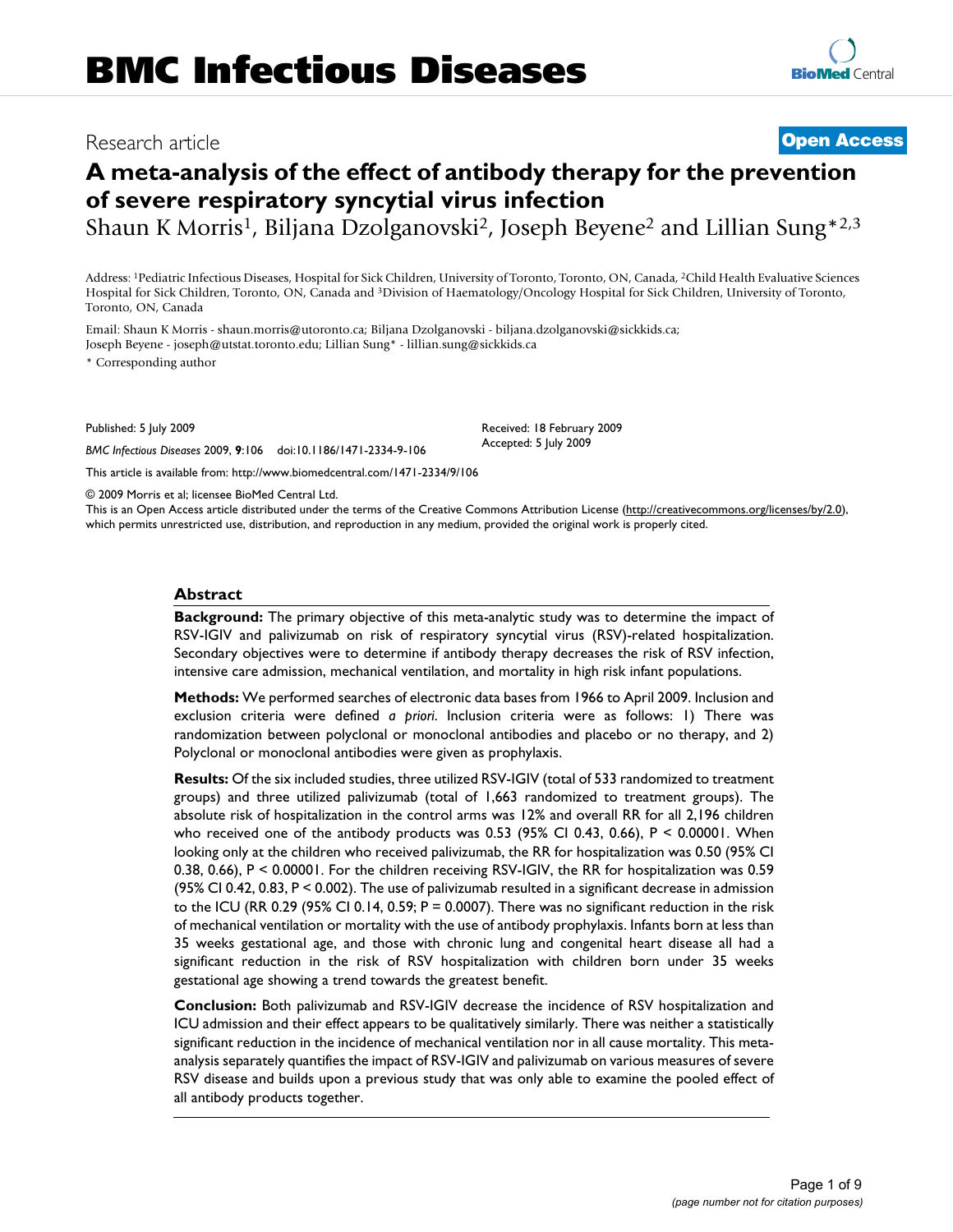# **Background**

Respiratory syncytial virus (RSV) is a ubiquitous enveloped RNA paramyxovirus. Two strains, subtypes A and B, have been identified and often circulate concurrently in annual epidemics. In temperate climates, peak incidence occurs in the winter and early spring months. RSV is the most important cause of bronchiolitis and viral pneumonia in infants and young children. Over half of all infants in the United States are infected in their first year of life and nearly 100% have been infected by the age of two [1]. Humans are the only known reservoir for RSV and transmission is via direct or close contact with contaminated secretions.

Most healthy term infants do not require hospitalization as a result of RSV infection and mortality in these infants is less than 1%. However infants who are pre-term or have underlying chronic conditions including chronic lung disease (CLD) or congenital heart disease (CHD) are at higher risk for severe disease. Hospitalization and mortality in these higher risk groups is thought to be approximately 10% and 3% respectively [2,3].

The absence of a vaccine against RSV infection led to studies examining the effectiveness of passive antibody preparations. Two RSV passive antibody preparations were originally licensed. RSV immune globulin (RSV-IGIV) (RespiGam, MedImmune, Gaithersburg, MD), an intravenously administered immune globulin product derived from pooled adult human plasma selected for high titers of neutralizing antibody against RSV, was approved by the United States Federal Drug Administration (FDA) in January 1996 for use in infants and children younger than 24 months with CLD or a history of premature birth (< 35 weeks of gestation). In mid 1998, the FDA approved the use of palivizumab (Synagis, MedImmune, Gaithersburg, MD), a humanized monoclonal antibody directed against the RSV fusion protein, for the reduction of severe lower respiratory tract RSV infection in high risk infants and children. Palivizumab is administered intramuscularly on a monthly basis during the RSV season.

Single randomized trials have consistently showed that prophylaxis with RSV-IGIV and palivizumab can reduce hospitalization. However, these trials were not powered to examine more rare outcomes such as need for intensive care admission, need for mechanical ventilation, and mortality, nor were they powered for subgroup (premature, CLD, CHD) analysis. A previous meta-analysis has been published that concluded that RSV-IGIV and palivizimab significantly decreased the incidence of hospitalization and intensive care admission due to RSV infection but had no effect on incidence of mechanical ventilation or mortality [4]. However, this meta-analysis only included one study of palivizumab and was thus unable to examine the effect of the two antibody products. Additional randomized trials of palivizumab have been published since the original meta-analysis. We hypothesized that updating this meta-analysis and combining results of all randomized trials may be able to demonstrate whether prophylaxis with these agents can reduce severity of disease in high risk populations (i.e. premature infants and infants with CHD). Therefore, our primary objective was to determine the impact of RSV-IGIV and palivizumab on risk of RSV-related hospitalization. As the primary randomized controlled studies were not powered to show effect on other measures of severe RSV disease, our secondary objectives were to determine if antibody therapy decreases the risk of RSV infection, intensive care admission, mechanical ventilation, and mortality in high risk populations.

# **Methods**

# *Data Sources and Searches*

We developed a protocol for the review and followed standard QUOROM reporting guidelines [5]. We performed electronic searches of Ovid MEDLINE from 1966 to the end of July 2008, of EMBASE from 1980 to the end of April 2009, and of the Cochrane Central Register of Controlled Trials until the first quarter of 2009. The search strategy included the following Medical Subject Heading terms and text words: respiratory syncytial virus, bronchiolitis, prophylaxis, prophylactic, prevention, passive immunization, RSVIG, synagis and palivizumab. The search was limited to studies in humans and controlled trials and meta-analyses. As this study is a meta-analysis of primary studies, no specific ethical approval is required.

# *Study Selection*

Inclusion and exclusion criteria were defined *a priori*. Inclusion criteria were as follows: 1) There was randomization between polyclonal or monoclonal antibodies and placebo or no therapy, and 2) Polyclonal or monoclonal antibodies were given as prophylaxis. For describing reasons for exclusion, we used a hierarchical system in which reasons for exclusion were ranked in the following order: 1) Absence of placebo or no treatment arm, 2) Allocation not randomized, 3) Polyclonal or monoclonal antibody given as treatment rather than as prophylaxis, and 4) Duplicate publication. There was no language restriction for inclusion in this meta-analysis.

Two reviewers (SM and BD) independently evaluated titles and abstracts of publications identified by the search strategy, and any potentially relevant publication was retrieved in full. The reviewers were not blinded to study authors or outcomes. Final inclusion of studies into the meta-analysis was by agreement of both reviewers. Disagreement was adjudicated by a third author, LS. Agreement between reviewers on inclusion was evaluated using a kappa statistic. Strength of agreement as evaluated by the kappa statistic was defined as slight (0.00–0.20), fair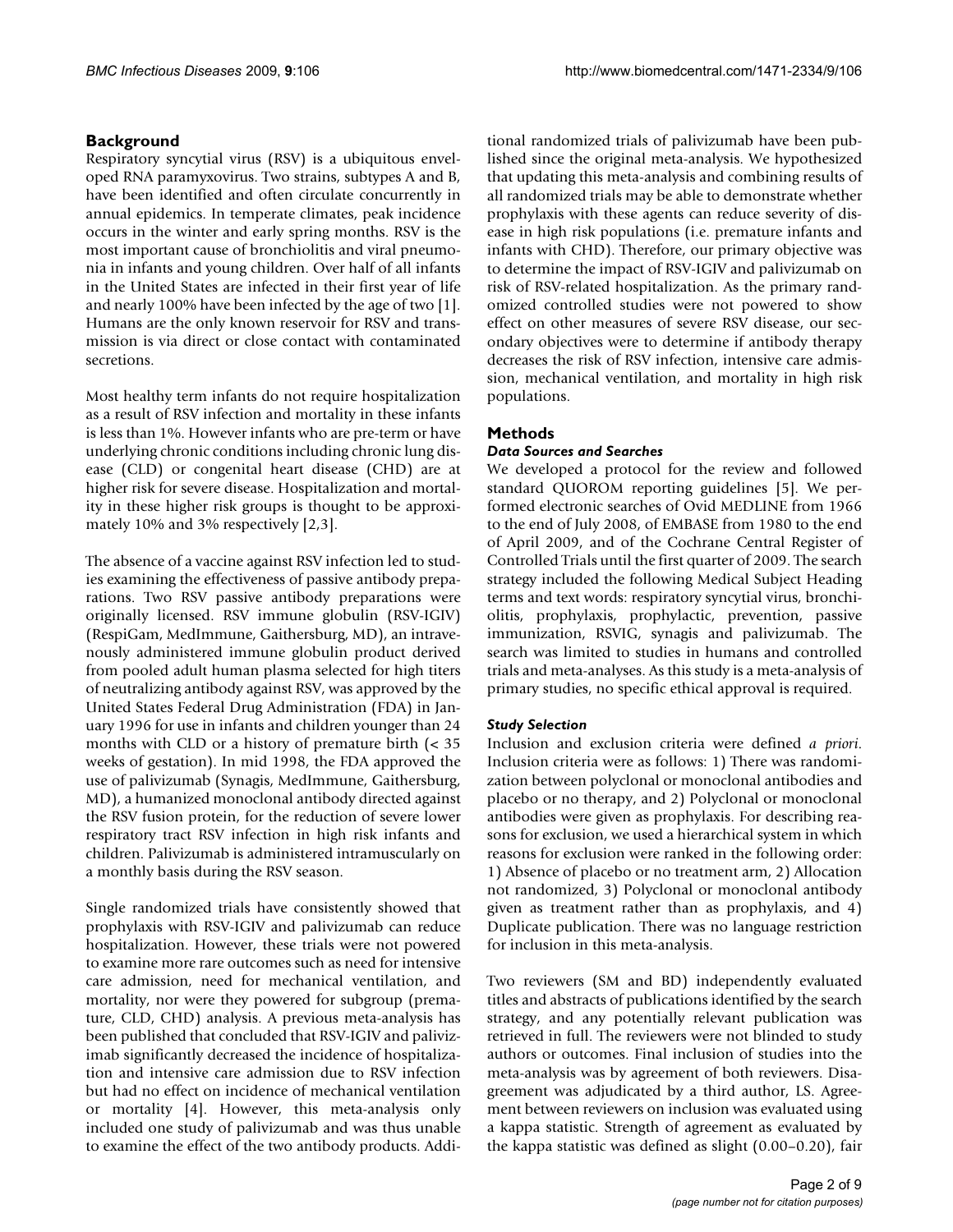(0.21–0.40), moderate (0.41–0.60), substantial (0.61– 0.80) or almost perfect (0.81–1.00) [6].

# *Data Extraction and Quality Assessment*

The outcome measures were chosen to be representative of severe RSV lower respiratory tract disease. These include the primary outcome measure of hospitalization. Secondary outcome measures were the risk of RSV infection, and among those with RSV disease, the risk of ICU admission, mechanical ventilation, and mortality. Other outcome measures included days of hospitalization, days of intensive care unit admission, and days of mechanical ventilation. In studies that used multiple doses of antibody product in different arms of the study, only data for recipients of 750 mg/kg of RSV-IGIV or 15 mg/kg of palivizumab, the universally used dosages in clinical practice, were abstracted. Two authors (SM and BD) independently abstracted all data to standardized data collection forms.

Study quality was assessed using the Jadad scale [7]. The Jadad scale was designed to examine elements of clinical studies that may affect bias. The scale ranges from 0 to 5, with a higher score reflecting higher quality, and examines the adequacy of randomization, double-blinding, and descriptions of withdrawals and dropouts.

# *Statistical Methods*

This meta-analysis combined data at the study level and not at the individual patient level. Outcome data were synthesized using relative risk (RR) as the effect measure; RR greater than 1.0 suggests that an intervention is associated with an increase in that outcome and RR less than 1.0 suggests a decrease in that outcome. Effect sizes were weighted by the inverse of the variance.

Because we anticipated heterogeneity between studies, a random effects model was used for all analyses [8]. Subgroup analyses were performed for infants and children born prematurely, with CLD, and with CHD for the outcome of RSV hospitalization. There were insufficient events to perform subgroup analyses for other outcomes.

We tested for heterogeneity using the Cochran Q test and quantified the degree of heterogeneity with the I2 statistic. The I2 statistic ranges from 0–100% and measures the degree of inconsistency across studies in a meta-analysis as low, moderate, and high to I2 values of 25%, 50%, and 75%, respectively [9].

Publication bias, which occurs when small studies are published only if the results are positive, was examined using a funnel plot. This plot displays RR on the x-axis and the inverse of variance of the effect on the y-axis. Asymmetry, without studies in the bottom left or right corner, depending on the effect measure, suggests publication bias. In the event of possible publication bias, the 'trim

and fill' technique was used to determine the impact of such bias [10]. With this technique, outlying studies are deleted and hypothetical negative studies with equal weight are created to determine the robustness of the conclusions of the analysis. This meta-analysis was performed using Review manager (RevMan) (Version 4.2, The Cochrane Collaboration, Oxford, England).

# **Results**

# *Study Selection and Characteristics*

Figure 1 demonstrates the flow of trial identification and selection. The original search produced a total of 1,000 articles. Following initial review of titles, 397 potentially relevant references were identified. The abstracts of these 397 articles were reviewed and 24 full articles were retrieved. Of these, six articles met inclusion criteria. The characteristics of the included studies are shown in Table 1. There was complete agreement between the two reviewers regarding articles for inclusion, with a kappa statistic of 1.00. The median validity score was 4 (range 1 to 5) on a scale of 0 to 5 in which a higher number indicates higher quality. Publication bias was not seen in any of the outcomes via a visual inspection of funnel plots (data not shown).

Of the six included studies, three utilized RSV-IGIV [11- 13] (total of 533 randomized to treatment groups) and three utilized palivizumab (total of 1663 randomized to treatment groups) [14-16]. The characteristics of the included studies are shown in Table 1. One study [11] utilized high dose (750 mg/kg) and low dose (150 mg/kg) RSV-IGIV in separate treatment arms. This meta-analysis only includes data from the high dose arm. One study [14] was a palivizumab dose escalation trial and utilized separate intervention arms of 3, 10, and 15 mg/kg. This meta-analysis only includes data from the 15 mg/kg treatment arm. All of the studies gave palivizumab for only one RSV season.

# *Effect on Severe RSV Disease*

Figure 2 illustrates the results of the effects of antibody prophylaxis on the primary outcome of hospitalization with confirmed RSV disease. The absolute risk of hospitalization in the control arms was 12% and overall RR for all 2,196 children who received one of the antibody products was 0.53 (95% CI 0.43, 0.66), P < 0.00001; Chi2 2.97, P = 0.65,  $I^2 = 0\%$ . When looking only at the children who received palivizumab, the RR for hospitalization was 0.50 (95% CI 0.38, 0.66), P < 0.00001; Chi<sup>2</sup> 0.67, P = 0.70, I<sup>2</sup> = 0%. For the children receiving RSV-IGIV, the RR for hospitalization was 0.59 (95% CI 0.42, 0.83), P < 0.002; Chi2 1.54, P = 0.46,  $I^2 = 0\%$ . Only one study [15] specifically examined the effect of palivizumab in infants born between 32 and 35 weeks gestational age and showed an 80% reduction in RSV related hospitalization ( $P = 0.002$ ).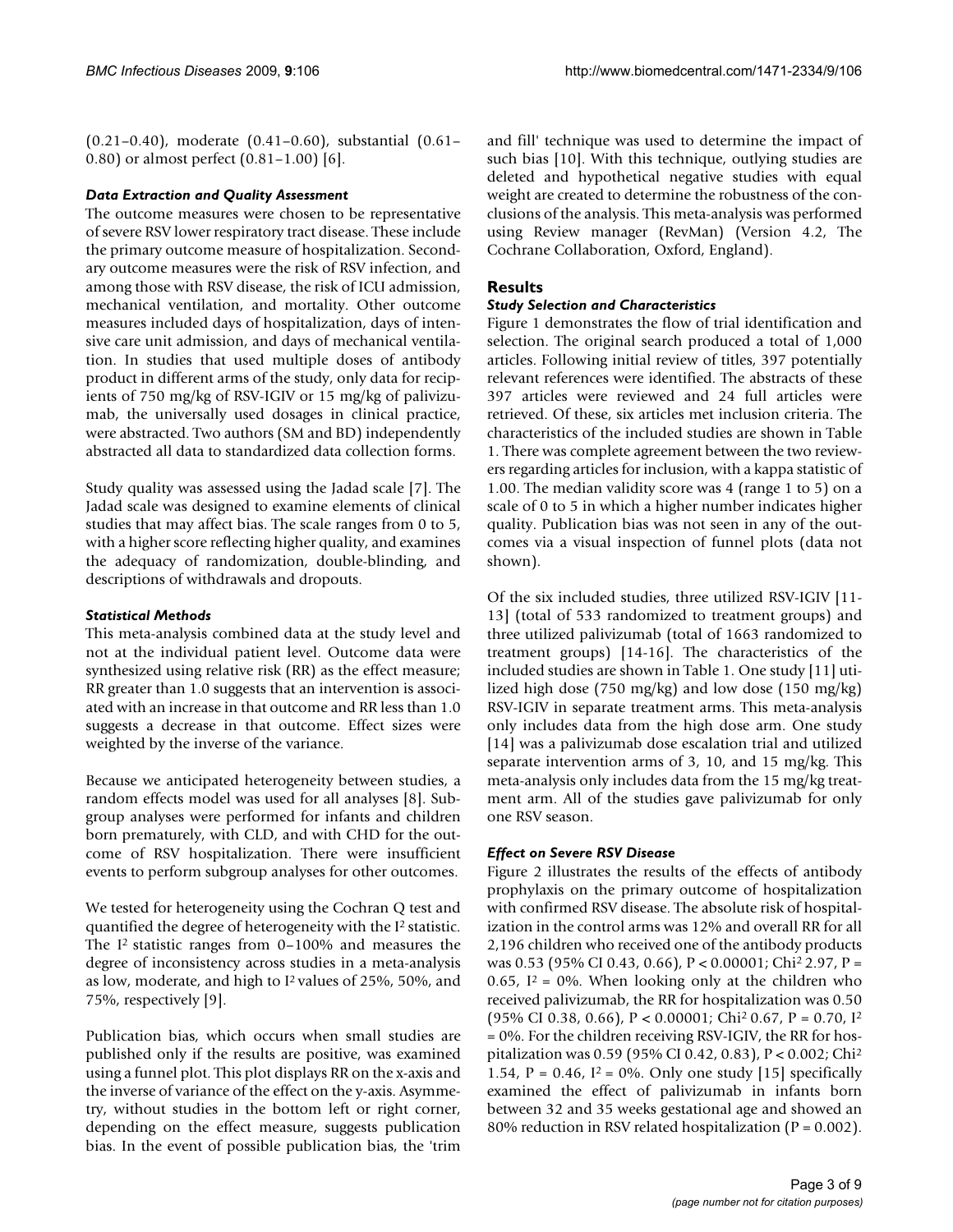| <b>Study</b>     | <b>Intervention</b>  | # Treated | # Controls | <b>Patient Population</b> | <b>Double Blinding</b> |
|------------------|----------------------|-----------|------------|---------------------------|------------------------|
|                  |                      |           |            |                           |                        |
| Groothuis 1993   | RSV-IGIV 750 mg/kg   | 81        | 89         | Premature, CLD, CHD       | No.                    |
| PREVENT 1997     | RSV-IGIV 750 mg/kg   | 250       | 260        | Premature, CLD            | Yes                    |
| Simoes 1998      | RSV-IGIV 750 mg/kg   | 202       | 214        | <b>CHD</b>                | No.                    |
| Subramanian 1998 | Palivizumab 15 mg/kg | 22        | 20         | Premature, CLD            | Yes                    |
| IMPACT 1998      | Palivizumab 15 mg/kg | 1002      | 500        | Premature, CLD            | Yes                    |
| Feltes 2003      | Palivizumab 15 mg/kg | 639       | 648        | <b>CHD</b>                | Yes                    |

#### **Table 1: Study Characteristics**

The number needed to treat with palivizumab to prevent one hospital admission was 20 (95% CI 14–33).

Table 2 illustrates the effect of prophylaxis on the secondary outcomes of ICU admission, mechanical ventilation, RSV infection, and mortality. The use of palivizumab resulted in a significant decrease in admission to the ICU (RR 0.29 (95% CI 0.14, 0.59),  $P = 0.0007$ ; Chi<sup>2</sup> 2.34,  $P =$ 0.13,  $I^2 = 57.3\%$ . The number needed to treat with palivizumab to prevent one ICU admission was 20 (95% CI 9 – 30). Only one study examined the impact of palivizumab on RSV infection and did not find a significant reduction in this outcome. The use of RSV-IGIV did show a trend towards reduced RSV infection but did not reach statistical significance. There was no significant reduction in the risk of mechanical ventilation or mortality with the use of antibody prophylaxis.

Table 3 shows the results of the stratified analyses. In the stratified analyses, infants born at less than 35 weeks gestational age, and those with CLD and CHD all had a significant reduction in the risk of RSV hospitalization with children born under 35 weeks gestational age showing a trend towards the greatest benefit. The relative risk for hospitalization for premature infants receiving palivizumab was 0.2 (0.09, 0.46),  $P = 0.0001$ ; however, only one study [15] provided data for this analysis. The relative risk favoring prophylaxis in premature infants receiving RSV-IGIV was 0.45 (0.18, 1.11),  $P = 0.08$ ,  $I^2 = 67.9\%$ .

The overall rate of mortality was low in all groups and the majority of deaths were unrelated to RSV infection or antibody prophylaxis. The impact of antibody prophylaxis on mortality is shown in Tables 2 and 4. With the exception of Subramanian 1998 [14], all included studies provided data on duration of RSV hospitalization. However, as no measure of variance was provided for these outcomes, these data were not able to be included in this meta-analysis. However, duration of hospital stay is a surrogate marker of disease severity and thus the data is presented in Table 5.

Adverse effects associated with palivizumab were rare and no specific adverse effect was statistically more significant in the treatment groups as compared to the control groups [15,16]. Adverse effects in RSV-IGIV recipients included fluid overload [11-13], decreases in oxygen saturation or cyanosis [11,13], fever [11,12] and respiratory distress [11,12]. In Simoes 1998 [13], there were 11 instances of unexpected cyanosis in 111 children with right to left shunts or complex cardiac defects in RSV-IGIV recipients compared to 1 such event in 83 children with similar cardiac defects in the control group ( $p = 0.03$ ). In 8 of the 11 cases, the unanticipated cyanosis led to urgent surgery.

# **Discussion**

We found that both palivizumab and RSV-IGIV decrease the incidence of RSV hospitalization and ICU admission and their effect appears to be qualitatively similar. This study builds on a previous meta-analysis [4] through the addition of two additional randomized clinical trials. In contrast to this earlier meta-analysis which included only one palivizumab study, we have been able to separately examine the effect of palivizumab and RSV-IGIV on RSV disease severity. The numbers needed to treat with palivizumab to prevent one RSV-related hospitalization and one ICU admission were 20 (95% CI 14 – 33) and 20 (95% CI 9 – 50) respectively. Using pooled date for palivizumab and RSV-IGIV, Wang et al.[4] found that the numbers needed to treat to prevent one hospitalization and one ICU admission were 17 and 50 respectively. Our study did not find a statistically significant reduction in either the incidence of mechanical ventilation or in all cause mortality. However, due to the rare nature of these events, small differences in these outcomes might not be detectable by our meta-analytic study.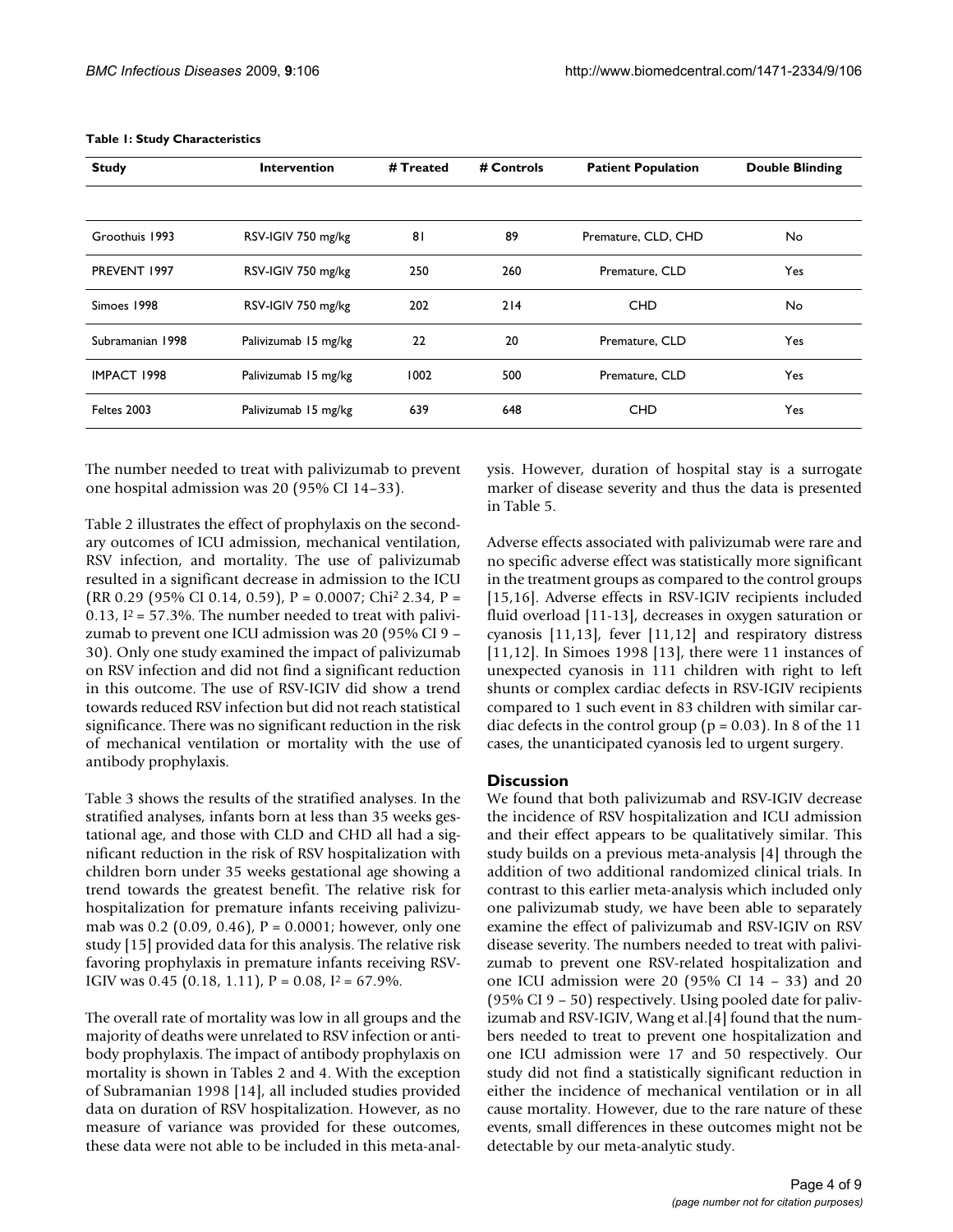

**Flow diagram of trial identification and selection**.

Palivizumab appeared to be safe and was not associated with any severe adverse events in any of the trials including in children with CHD. However, in post-marketing surveillance, palivizumab was very rarely associated with both anaphylactic (<1 in 100,000 patients) and hypersensitivity (1 in 1,000 patients) reactions [17]. These reactions may be more common if palivizumab is used in a second season and thus would be exceedingly unlikely to be seen in a study using the product over a single season. Conversely, RSV-IGIV appeared to be related to significant adverse events in infants and children with certain types of CHD. Additional disadvantages to RSV-IGIV include the need for intravenous access as well as the risk of infectious disease transmission and anaphylaxis that exists with any immune globulin product. Largely due to safety concerns

of RSV-IGIV in children with CHD, and the availability of a safe and effective alternative prophylactic therapy, RSV-IGIV is no longer commercially available in the United States or Canada.

Palivizumab has only been evaluated in randomized controlled trials in specific groups of infants. While other groups of infants may also gain protection against severe RSV disease from this product, this has not been formally studied. Due to the high cost of palivizumab, published guidelines restrict recommendations for use to the highest risk subgroups of infants and children for whom the evidence for effectiveness is strongest. Palivizumab is currently recommended by the American Academy of Pediatrics for infants and children born at less than 32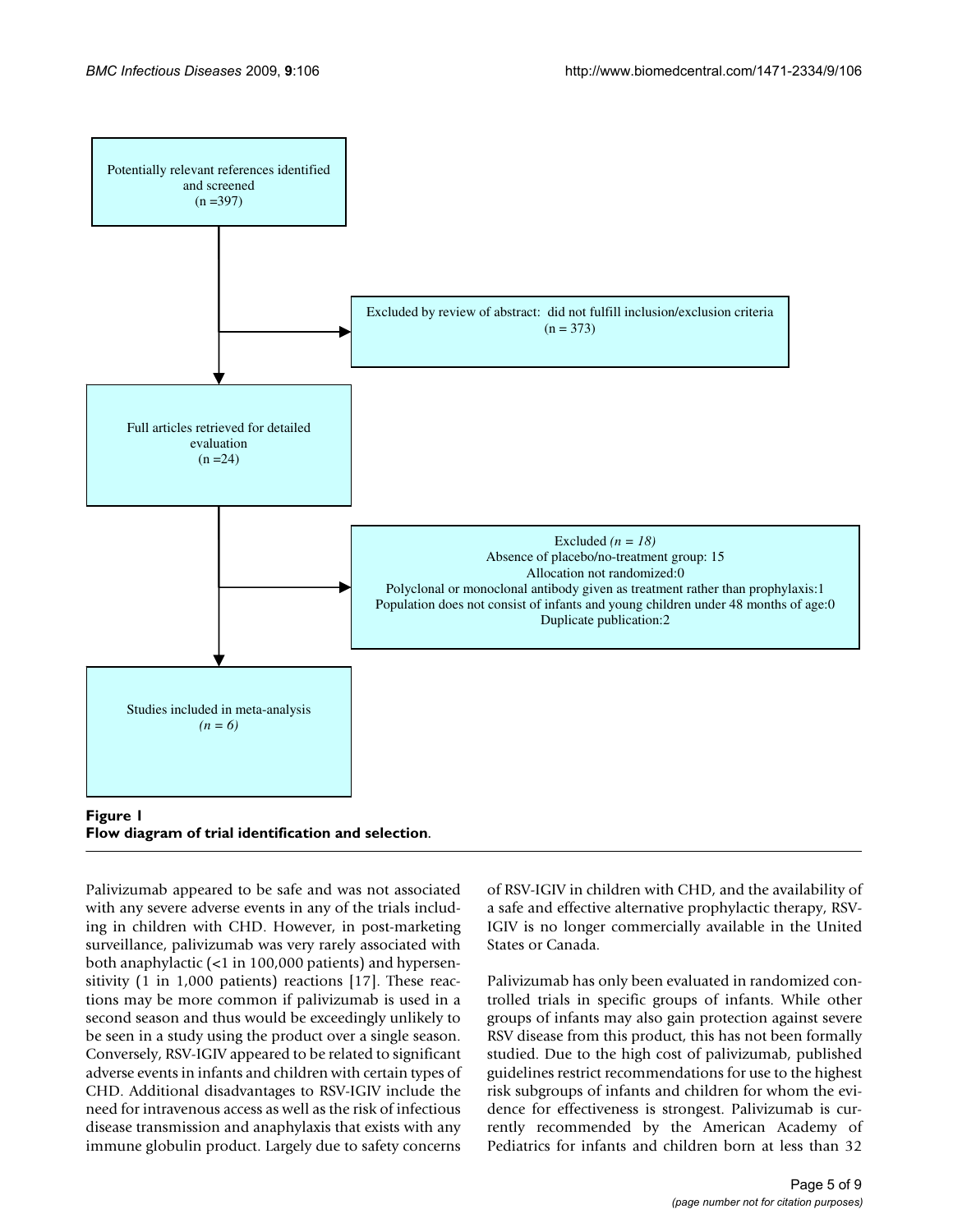| Study                                                                 | Treatment<br>n/N | Control<br>n/N | RR (random)<br>95% CI                       | Weight<br>% | RR (random)<br>95% CI |
|-----------------------------------------------------------------------|------------------|----------------|---------------------------------------------|-------------|-----------------------|
| Palivizumab                                                           |                  |                |                                             |             |                       |
| <b>IMpact-RSV</b>                                                     | 48/1002          | 53/500         |                                             | 31.80       | $0.45$ $[0.31, 0.66]$ |
| Subramanian                                                           | 2/22             | 2/20           |                                             | 1.29        | $0.91$ $[0.14, 5.86]$ |
| Feltes                                                                | 34/639           | 63/648         |                                             | 27.67       | $0.55$ $[0.37, 0.82]$ |
| Subtotal (95% CI)                                                     | 1663             | 1168           |                                             | 60.77       | $0.50$ $[0.38, 0.66]$ |
| Total events: 84 (Treatment), 118 (Control)                           |                  |                |                                             |             |                       |
| Test for overall effect: $Z = 4.99$ (P < 0.00001)                     |                  |                |                                             |             |                       |
| <b>RSV IGIV</b>                                                       |                  |                |                                             |             |                       |
| Groothuis                                                             | 6/81             | 18/89          |                                             | 5.88        | $0.37$ $[0.15, 0.88]$ |
| PREVENT Study Group                                                   | 20/250           | 35/260         |                                             | 16.50       | $0.59$ $[0.35, 1.00]$ |
| Simoes                                                                | 21/202           | 32/214         |                                             | 16.86       | $0.70$ $[0.42, 1.16]$ |
| Subtotal (95% CI)<br>Total events: 47 (Treatment), 85 (Control)       | 533              | 563            |                                             | 39.23       | $0.59$ $[0.42, 0.83]$ |
|                                                                       |                  |                |                                             |             |                       |
| Test for overall effect: $Z = 3.05$ (P = 0.002)                       |                  |                |                                             |             |                       |
| <b>Total (95% CI)</b><br>Total events: 131 (Treatment), 203 (Control) | 2196             | 1731           |                                             | 100.00      | $0.53$ $[0.43, 0.66]$ |
| Test for overall effect: $Z = 5.80$ (P < 0.00001)                     |                  |                |                                             |             |                       |
|                                                                       |                  | 0.1            | 0.2<br>0.5<br>$\overline{c}$                | 5<br>10     |                       |
|                                                                       |                  |                | Favours control<br><b>Favours treatment</b> |             |                       |

# **Figure 2 Effect of Palivizumab and RSV-IGIV on RSV Hospitalization.**

weeks gestation, and infants born at less than 35 weeks gestation who are younger than 6 months at the beginning of RSV season and have two or more risk factors (child care attendance, school-aged siblings, exposure to environmental air pollutants, congenital abnormalities of the airways, or severe neuromuscular disease) for severe bronchiolitis. Palivizumab is also recommended for children who are 24 months of age or younger with hemodynamically significant cyanotic, acyanotic congenital heart disease, or CLD requiring medical therapy within the previous 6 months [18]. Similarly, in Canada, the Canadian Pediatric Society (CPS) recommends palivizumab for children with CLD and those born at less than 32 weeks gestation. The CPS also recommends palivizumab in the winter season be considered in those less than two years of age with hemodynamically significant CHD [19].

The cost effectiveness of palivizumab will vary by location based on the price of the drug and other health care services in a given area and the hospital and societal based cost metrics that are used. The cost that is deemed 'effective' may also differ across regions and countries. As a result, studies that attempt to determine cost effectiveness of palivizumab may not be generalizable outside of the

|  | Table 2: Primary and Secondary Outcome Measures with Prophylaxis versus Placebo |  |
|--|---------------------------------------------------------------------------------|--|
|  |                                                                                 |  |

| <b>Outcome Measure</b>        | <b>RR all Antibody Prophyaxis</b> | <b>RR Palivizumab</b>                                                            | <b>RR RSV-IGIV</b>                                                           |
|-------------------------------|-----------------------------------|----------------------------------------------------------------------------------|------------------------------------------------------------------------------|
|                               |                                   |                                                                                  |                                                                              |
| <b>RSV Hospitalization</b>    | $0.53$ (0.43, 0.66), P < 0.00001  | 0.50 (0.38, 0.66); 3 <sup>14,15,16</sup> studies, 1663<br>treated, $P < 0.00001$ | 0.59 (0.42, 0.83); $3$ 11,12,13 studies, 533<br>treated, $P = 0.002$         |
| <b>ICU Admission</b>          | $0.39$ (0.21, 0.70), P = 0.002    | 0.29 (0.14, 0.59); $2^{15,16}$ studies, 1641<br>treated, $P = 0.0007$            | 0.50 (0.24, 1.04); $3^{11,12,13}$ studies, 533<br>treated, $P = 0.06$        |
| <b>Mechanical Ventilation</b> | $0.76$ (0.43, 1.36), P = 0.36     | 1.10 (0.20, 6.09); $2^{15,16}$ studies, 1641<br>treated, $P = 0.91$              | 0.77 (0.33, 1.79); $3^{11,12,13}$ studies, 533<br>treated, $P = 0.55$        |
| <b>RSV</b> Infection          | $0.78$ (0.60, 1.01), P = 0.06     | 0.45 (0.09, 2.22); $1^{14}$ study, 22 treated, P =<br>0.33                       | 0.79 (0.61, 1.03); 2 <sup>11,13</sup> studies, 283<br>treated, $P = 0.08$    |
| <b>All Cause Mortality</b>    | $0.95$ (0.55, 1.65), P = 0.86     | 0.71 (0.42, 1.19); 2 <sup>15,16</sup> studies, 1641<br>treated, $P = 0.19$       | 1.53 (0.65, 3.61); 3 <sup>11,12,13</sup> studies, 533<br>treated, $P = 0.33$ |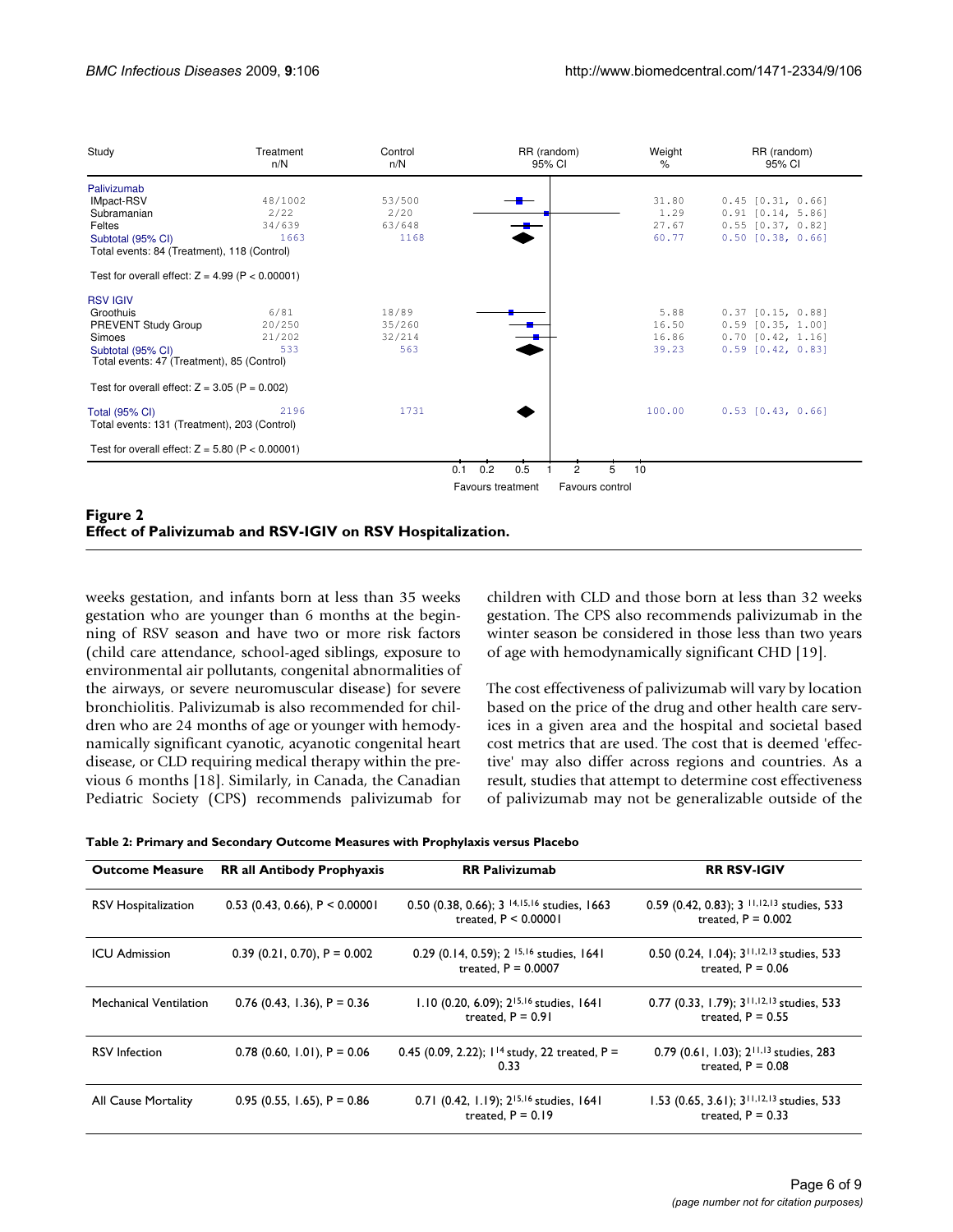| Subgroup                                 | <b>RR all Antibody Prophyaxis</b> | # of Studies | # in Treatment Groups |
|------------------------------------------|-----------------------------------|--------------|-----------------------|
|                                          |                                   |              |                       |
| Premature <35 weeks GA[11,12,15]         | 0.29(0.16, 0.54)                  |              | 624                   |
| Chronic Lung Disease (CLD)[11,12,15]     | 0.55(0.38, 0.80)                  |              | 696                   |
| Congenital Heart Disease (CHD)[11,12,16] | 0.56(0.40, 0.79)                  |              | 865                   |

#### **Table 3: Stratified Analysis for RSV Hospitalization**

area in which they were conducted. A recent Canadian study [20] determined the incremental cost-effectiveness of palivizumab in pre-term infants born at 32 to 35 weeks gestational age to be \$20,924 per quality adjusted life year a value which is considered cost-effective in Canada. However, a very comprehensive systematic review [21] of all published cost-effectiveness studies (including in Canada, the United Kingdom, and the United States) concluded that palivizumab does not represent good value when used unselectively in preterm infants without CLD or children with CLD or CHD. Our study adds to the previous meta-analysis [4] in that it increases the precision of treatment effect estimates and increases the statistical power. Our study found the number needed to treat with palivizumab to prevent one ICU admission to be 20 in contrast to Wang et al.[4] who found that 50 infants needed to be treated with antibody product (RSV-IGIV or palivizumab). These results should prove useful in performing more precise cost-effectiveness analysis in the future.

A new monoclonal antibody, motavizumab, with increased affinity for the fusion protein of RSV has recently been developed. Motavizumab, binds to RSV fusion protein 70-fold better than palivizumab, and has a 20-fold improvement in neutralization of RSV *in vitro*. In the cotton rat model, motavizumab reduced pulmonary RSV titers to up to 100-fold lower levels than did palivizumab at equivalent concentrations. Unlike palivizumab, motavizumab also inhibited viral replication in the upper respiratory tract [20]. A large clinical trial comparing palivizumab to motavizumab showed a 26% decrease in the incidence rate of RSV hospitalization with the new product [21]. This study also demonstrated decreased RSV disease severity and decreased outpatient disease with motavizumab. Due to its expected longer serum half life, motavizumab may offer the opportunity for less than the monthly dosing required of palivizumab. However, given the expected high cost of this new product, it is unclear whether palivizumab or motavizumab is the optimal agent for RSV prophylaxis.

# **Conclusion**

In conclusion, the polyclonal and monoclonal RSV antibody products have the ability to significantly reduce the risk of severe RSV disease in high risk infants. This metaanalysis separately quantifies the impact of RSV-IGIV and palivizumab on various measures of severe RSV disease

| <b>Study</b>                  | <b>Deaths Treatment Deaths Control Notes</b> |                |                                                                                |
|-------------------------------|----------------------------------------------|----------------|--------------------------------------------------------------------------------|
|                               |                                              |                |                                                                                |
| Groothuis 1993 (RSV-IGIV)     | 3                                            | 0              | No deaths due to RSV or RSV-IGIV                                               |
| PREVENT 1997 (RSV-IGIV)       | 5                                            | $\overline{2}$ | No deaths due to RSV or RSV-IGIV                                               |
| Simoes 1998 (RSV-IGIV)        | 13                                           | 13             | 2 deaths in treatment group & 5 in control group due to<br>respiratory causes  |
| Subramanan 1998 (Palivizumab) | 0                                            |                | Disseminated adenovirus                                                        |
| IMPACT-RSV 1998 (Palivizumab) | 4                                            | 5              | 2 deaths in treatment group occurred during RSV hospitalization                |
| Feltes 2003 (Palivizumab)     | 21                                           | 27             | 2 deaths in treatment group and 4 deaths in control group due to<br><b>RSV</b> |

**Table 4: Summary of Mortality Data**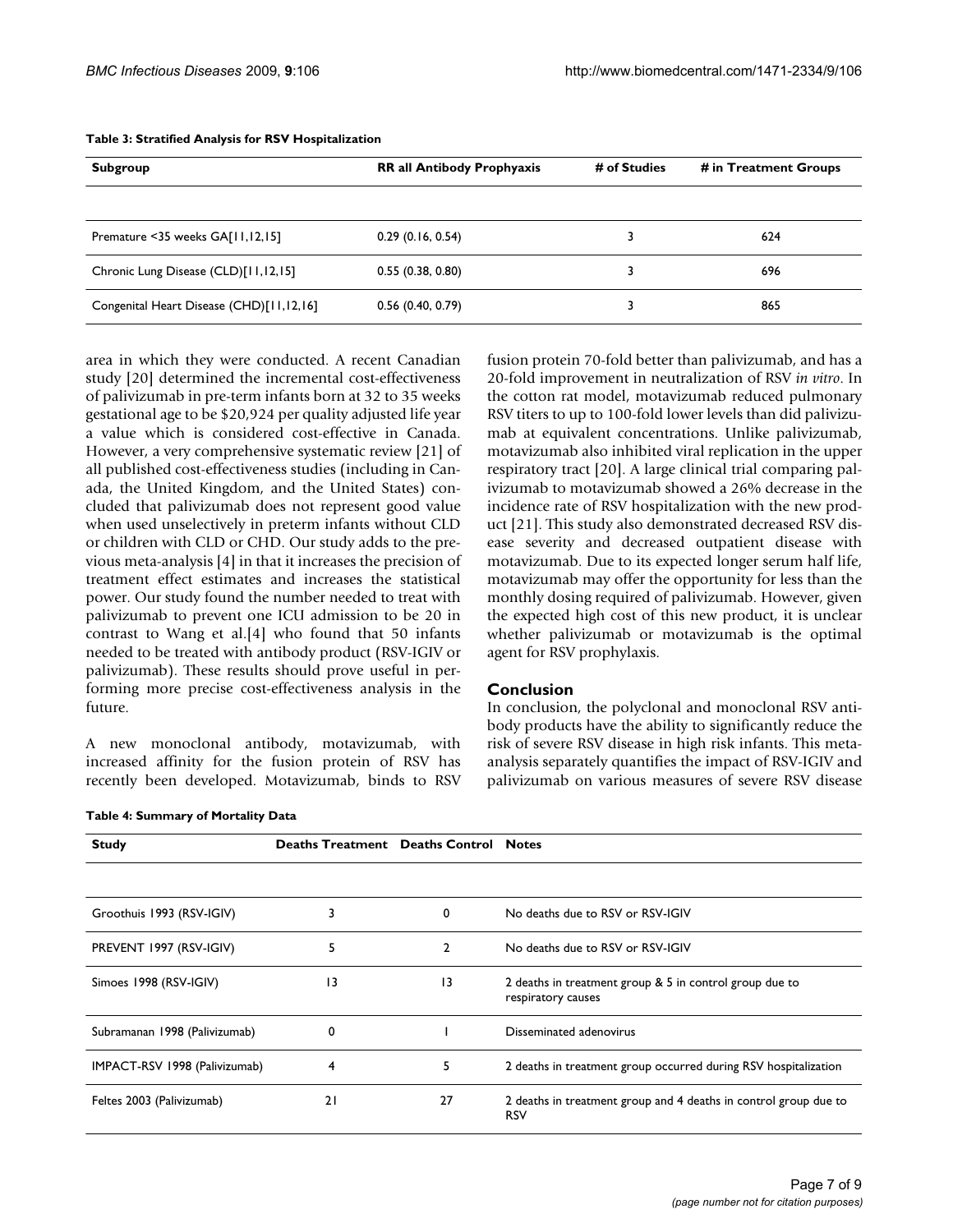| <b>Study</b>                  | <b>Treatment Group</b> | <b>Control Group</b> |
|-------------------------------|------------------------|----------------------|
|                               |                        |                      |
| Groothuis 1993 (RSV-IGIV)     | 53.1                   | 143.8                |
| PREVENT 1997 (RSV-IGIV)       | 60                     | 129                  |
| Simoes 1998 (RSV-IGIV)        | 72                     | 107                  |
| IMPACT-RSV 1998 (Palivizumab) | 36.4                   | 62.6                 |
| Feltes 2003 (Palivizumab)     | 57.4                   | 129                  |

#### **Table 5: Duration of Hospitalization (per 100 children)**

and builds upon a previous study that was only able to examine the pooled effect of all antibody products together. Further studies of these antibody products, and motavizumab may further define the groups that are most likely to benefit from their use.

### **Competing interests**

The authors declare that they have no competing interests.

### **Authors' contributions**

SM contributed to the design, data collection, statistical analysis, and wrote the first draft of the manuscript. BD contributed to the data collection and revisions of the draft. JB contributed to all statistical aspects and data analysis and made revisions to the manuscript. LS provided overall guidance and contributed to the design, statistical analysis, and revisions to the manuscript. All author's have read and approve the final version of the manuscript.

#### **Acknowledgements**

LS is supported by a new investigator award from the Canadian Institutes of Health Research

#### **References**

- 1. Glezen WP, Taber LH, Frank AL, Kasel JA: **[Risk of primary infec](http://www.ncbi.nlm.nih.gov/entrez/query.fcgi?cmd=Retrieve&db=PubMed&dopt=Abstract&list_uids=3706232)[tion and reinfection with respiratory syncytial virus.](http://www.ncbi.nlm.nih.gov/entrez/query.fcgi?cmd=Retrieve&db=PubMed&dopt=Abstract&list_uids=3706232)** *Am J Dis Child* 1986, **140(6):**543-6.
- 2. Wang EE, Law BJ, Stephens D: **[Pediatric Investigators Collabora](http://www.ncbi.nlm.nih.gov/entrez/query.fcgi?cmd=Retrieve&db=PubMed&dopt=Abstract&list_uids=7844667)[tive Network on Infections in Canada \(PICNIC\) prospective](http://www.ncbi.nlm.nih.gov/entrez/query.fcgi?cmd=Retrieve&db=PubMed&dopt=Abstract&list_uids=7844667) study of risk factors and outcomes in patients hospitalized with respiratory syncytial viral lower respiratory tract infec[tion.](http://www.ncbi.nlm.nih.gov/entrez/query.fcgi?cmd=Retrieve&db=PubMed&dopt=Abstract&list_uids=7844667)** *J Pediatr* 1995, **126(2):**212-9.
- 3. Navas L, Wang E, de Carvalho V, Robinson J: **[Improved outcome](http://www.ncbi.nlm.nih.gov/entrez/query.fcgi?cmd=Retrieve&db=PubMed&dopt=Abstract&list_uids=1517907) [of respiratory syncytial virus infection in a high-risk hospital](http://www.ncbi.nlm.nih.gov/entrez/query.fcgi?cmd=Retrieve&db=PubMed&dopt=Abstract&list_uids=1517907)ized population of Canadian children. Pediatric Investigators [Collaborative Network on Infections in Canada.](http://www.ncbi.nlm.nih.gov/entrez/query.fcgi?cmd=Retrieve&db=PubMed&dopt=Abstract&list_uids=1517907)** *J Pediatr* 1992, **121(3):**348-54.
- 4. Wang EE, Tang NK: **[Immunoglobulin for preventing respira](http://www.ncbi.nlm.nih.gov/entrez/query.fcgi?cmd=Retrieve&db=PubMed&dopt=Abstract&list_uids=10796658)[tory syncytial virus infection.](http://www.ncbi.nlm.nih.gov/entrez/query.fcgi?cmd=Retrieve&db=PubMed&dopt=Abstract&list_uids=10796658)** *Cochrane Database Syst Rev* 2000, **2:**CD001725.
- Moher D, Cook DJ, Eastwood S, Olkin I, Rennie D, Stroup DF: **[Improving the quality of reports of meta-analyses of ran](http://www.ncbi.nlm.nih.gov/entrez/query.fcgi?cmd=Retrieve&db=PubMed&dopt=Abstract&list_uids=10584742)**domised controlled trials: the QUOROM statement. Quality<br>of Reporting of Meta-analyses. *Lancet* 1999, **Meta-analyses. 354(9193):**1896-900.

6. Landis JR, Koch GG: **[The measurement of observer agreement](http://www.ncbi.nlm.nih.gov/entrez/query.fcgi?cmd=Retrieve&db=PubMed&dopt=Abstract&list_uids=843571) [for categorical data.](http://www.ncbi.nlm.nih.gov/entrez/query.fcgi?cmd=Retrieve&db=PubMed&dopt=Abstract&list_uids=843571)** *Biometrics* 1977, **33(1):**159-74.

7. Jadad AR, Moore RA, Carroll D, Jenkinson C, Reynolds DJ, Gavaghan DJ, McQuay HJ: **[Assessing the quality of reports of randomized](http://www.ncbi.nlm.nih.gov/entrez/query.fcgi?cmd=Retrieve&db=PubMed&dopt=Abstract&list_uids=8721797) [clinical trials: is blinding necessary?](http://www.ncbi.nlm.nih.gov/entrez/query.fcgi?cmd=Retrieve&db=PubMed&dopt=Abstract&list_uids=8721797)** *Control Clin Trials* 1996, **17(1):**1-12.

- 8. DerSimonian R, Laird N: **[Meta-analysis in clinical trials.](http://www.ncbi.nlm.nih.gov/entrez/query.fcgi?cmd=Retrieve&db=PubMed&dopt=Abstract&list_uids=3802833)** *Control Clin Trials* 1986, **7(3):**177-88.
- 9. Higgins JP, Thompson SG, Deeks JJ, Altman DG: **[Measuring incon](http://www.ncbi.nlm.nih.gov/entrez/query.fcgi?cmd=Retrieve&db=PubMed&dopt=Abstract&list_uids=12958120)[sistency in meta-analyses.](http://www.ncbi.nlm.nih.gov/entrez/query.fcgi?cmd=Retrieve&db=PubMed&dopt=Abstract&list_uids=12958120)** *BMJ* 2003, **327(7414):**557-60.
- 10. Sutton AJ, Duval SJ, Tweedie RL, Abrams KR, Jones DR: **[Empirical](http://www.ncbi.nlm.nih.gov/entrez/query.fcgi?cmd=Retrieve&db=PubMed&dopt=Abstract&list_uids=10845965) [assessment of effect of publication bias on meta-analyses.](http://www.ncbi.nlm.nih.gov/entrez/query.fcgi?cmd=Retrieve&db=PubMed&dopt=Abstract&list_uids=10845965)** *BMJ* 2000, **320(7249):**1574-7.
- 11. Groothuis JR, Simoes EA, Levin MJ, Hall CB, Long CE, Rodriguez WJ, Arrobio J, Meissner HC, Fulton DR, Welliver RC, Tristram DA, Siber GR, Prince GA, Raden MV, Hemming VG, for The Respiratory Syncytial Virus Immune Globulin Study Group: **[Prophylactic administra](http://www.ncbi.nlm.nih.gov/entrez/query.fcgi?cmd=Retrieve&db=PubMed&dopt=Abstract&list_uids=8413475)tion of respiratory syncytial virus immune globulin to high-<br>risk infants and young children.** N Engl J Med 1993, [risk infants and young children.](http://www.ncbi.nlm.nih.gov/entrez/query.fcgi?cmd=Retrieve&db=PubMed&dopt=Abstract&list_uids=8413475) **329(21):**1524-30.
- 12. The Prevent Study Group: **[Reduction of respiratory syncytial](http://www.ncbi.nlm.nih.gov/entrez/query.fcgi?cmd=Retrieve&db=PubMed&dopt=Abstract&list_uids=8989345) [virus hospitalization among premature infants and infants](http://www.ncbi.nlm.nih.gov/entrez/query.fcgi?cmd=Retrieve&db=PubMed&dopt=Abstract&list_uids=8989345) with bronchopulmonary dysplasia using respiratory syncytial [virus immune globulin prophylaxis.](http://www.ncbi.nlm.nih.gov/entrez/query.fcgi?cmd=Retrieve&db=PubMed&dopt=Abstract&list_uids=8989345)** *Pediatrics* 1997, **99(1):**93-9.
- Simoes EA, Sondheimer HM, Top FH Jr, Meissner HC, Welliver RC, Kramer AA, Groothuis JR: **[Respiratory syncytial virus immune](http://www.ncbi.nlm.nih.gov/entrez/query.fcgi?cmd=Retrieve&db=PubMed&dopt=Abstract&list_uids=9787686) [globulin for prophylaxis against respiratory syncytial virus](http://www.ncbi.nlm.nih.gov/entrez/query.fcgi?cmd=Retrieve&db=PubMed&dopt=Abstract&list_uids=9787686) disease in infants and children with congenital heart disease. [The Cardiac Study Group.](http://www.ncbi.nlm.nih.gov/entrez/query.fcgi?cmd=Retrieve&db=PubMed&dopt=Abstract&list_uids=9787686)** *J Pediatr* 1998, **133(4):**492-9.
- 14. Subramanian KN, Weisman LE, Rhodes T, Ariagno R, Sánchez PJ, Steichen J, Givner LB, Jennings TL, Top FH Jr, Carlin D, Connor E: **Safety, tolerance and pharmacokinetics of a humanized [monoclonal antibody to respiratory syncytial virus in prema](http://www.ncbi.nlm.nih.gov/entrez/query.fcgi?cmd=Retrieve&db=PubMed&dopt=Abstract&list_uids=9493805)ture infants and infants with bronchopulmonary dysplasia. [MEDI-493 Study Group.](http://www.ncbi.nlm.nih.gov/entrez/query.fcgi?cmd=Retrieve&db=PubMed&dopt=Abstract&list_uids=9493805)** *Pediatr Infect Dis J* 1998, **17(2):**110-5.
- 15. The IMpact-RSV Study Group: **Palivizumab, a humanized respiratory syncytial virus monoclonal antibody, reduces hospitalization from respiratory syncytial virus infection in highrisk infants.** *Pediatrics* 1998, **102(3 Pt 1):**531-7.
- 16. Feltes TF, Cabalka AK, Meissner HC, Piazza FM, Carlin DA, Top FH Jr, Connor EM, Sondheimer HM, Cardiac Synagis Study Group: **[Pal](http://www.ncbi.nlm.nih.gov/entrez/query.fcgi?cmd=Retrieve&db=PubMed&dopt=Abstract&list_uids=14571236)[ivizumab prophylaxis reduces hospitalization due to respira](http://www.ncbi.nlm.nih.gov/entrez/query.fcgi?cmd=Retrieve&db=PubMed&dopt=Abstract&list_uids=14571236)tory syncytial virus in young children with hemodynamically**  $significant$  congenital heart disease. **143(4):**532-40.
- 17. MedImmune. Synagis: **RSV protection medication for high-risk babies' lungs.** [<http://www.synagis.com>].
- 18. American Academy of Pediatrics Committee on Infectious Diseases and Committee on Fetus and Newborn: **[Revised indications for](http://www.ncbi.nlm.nih.gov/entrez/query.fcgi?cmd=Retrieve&db=PubMed&dopt=Abstract&list_uids=14654627) [the use of palivizumab and respiratory syncytial virus](http://www.ncbi.nlm.nih.gov/entrez/query.fcgi?cmd=Retrieve&db=PubMed&dopt=Abstract&list_uids=14654627) immune globulin intravenous for the prevention of respira[tory syncytial virus infections.](http://www.ncbi.nlm.nih.gov/entrez/query.fcgi?cmd=Retrieve&db=PubMed&dopt=Abstract&list_uids=14654627)** *Pediatrics* 2003, **112(6 Pt 1):**1442-6.